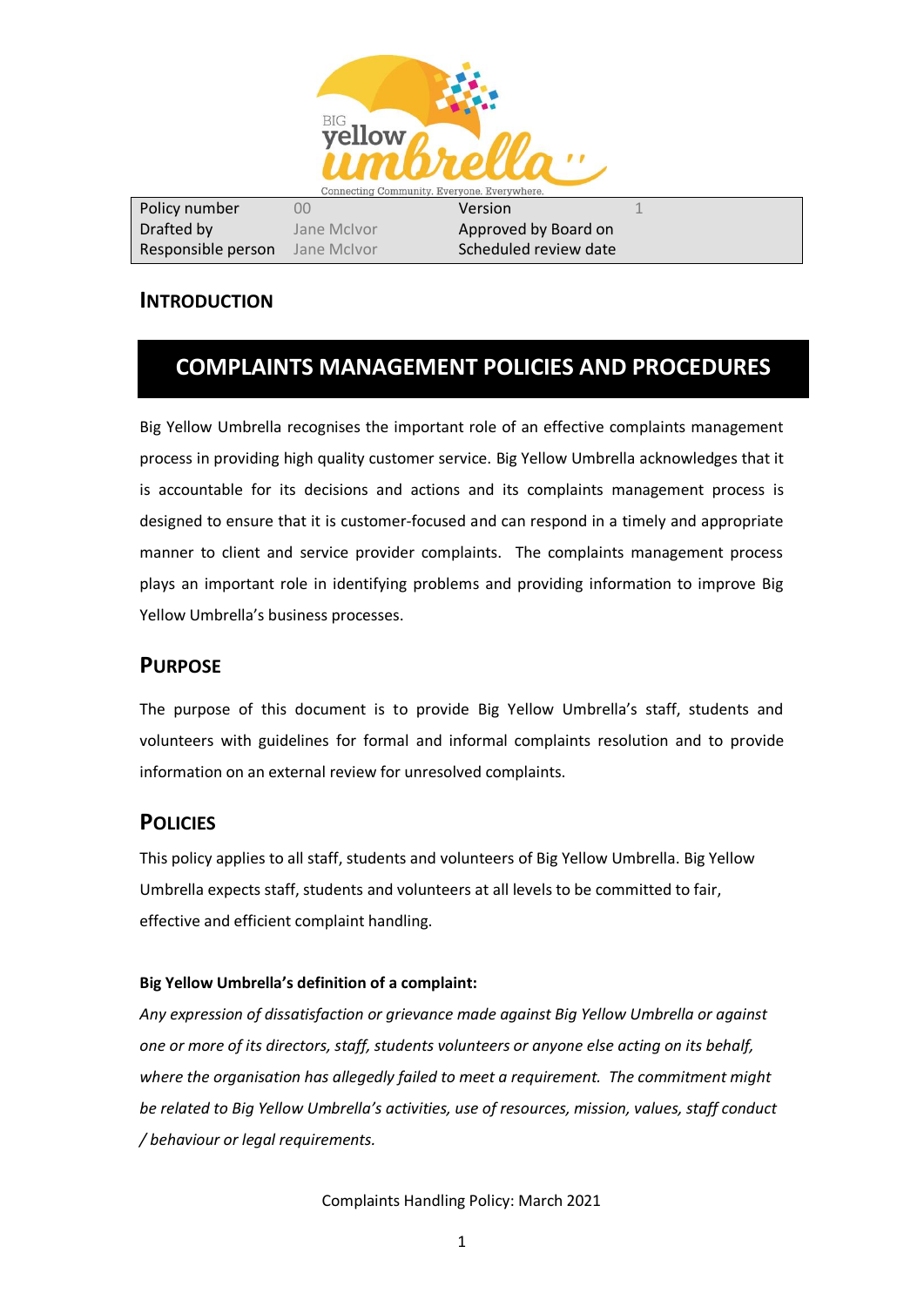## **ROLES AND RESPONSIBILITIES**

The Chief Operations Manager and the Strategic Finance Executive are responsible for the implementation and monitoring of all aspects of this Policies and Procedures.

All staff, students and volunteers are responsible for reading and understanding this Policies and Procedures.

**All staff, students and volunteers** are responsible for providing a high standard of service to clients and service providers and play an integral role in the frontline complaints handling process. Staff, students and volunteers have the authority to address less serious complaints such as incorrect address, errors in records and lack of response to correspondence or telephone calls, as they are received and should address such complaints quickly and efficiently following the procedure set out below:

- Register the complaint in the Complaints Register ensuring all details are completed at the time the complaint is made or as soon as possible afterwards. All details of the complaint including all communication with the complainant and any actions to resolve the complaint will be recorded in the same place.
- Take the necessary steps to rectify the complaint, communicating and working with appropriate Big Yellow Umbrella staff, students and volunteers to find a satisfactory solution.
- Notify the complainant about the corrective action that has been taken.
- Update the Complaints Register to record the action that has been taken to resolve the complaint and any corrective action that is necessary to avoid further similar complaints.
- Where the complainant requests a review of this initial response, the complaint should be forwarded to the Chief Operations Manager or delegated (Strategic Finance Executive) for further action.
- Where, after initial assessment, the complaint is found to be unsuitable for frontline review, the complaint should be forwarded to the Chief Operations Manager or delegate (Strategic Finance Executive).

**The Chief Operations Manager or delegate (Strategic Finance Executive)** is responsible for coordinating the internal complaint resolution process when a less serious complaint has not been satisfactorily resolved through the frontline complaints handling process or the complaint is of a more serious nature. The Chief Operations Manager or delegate (Strategic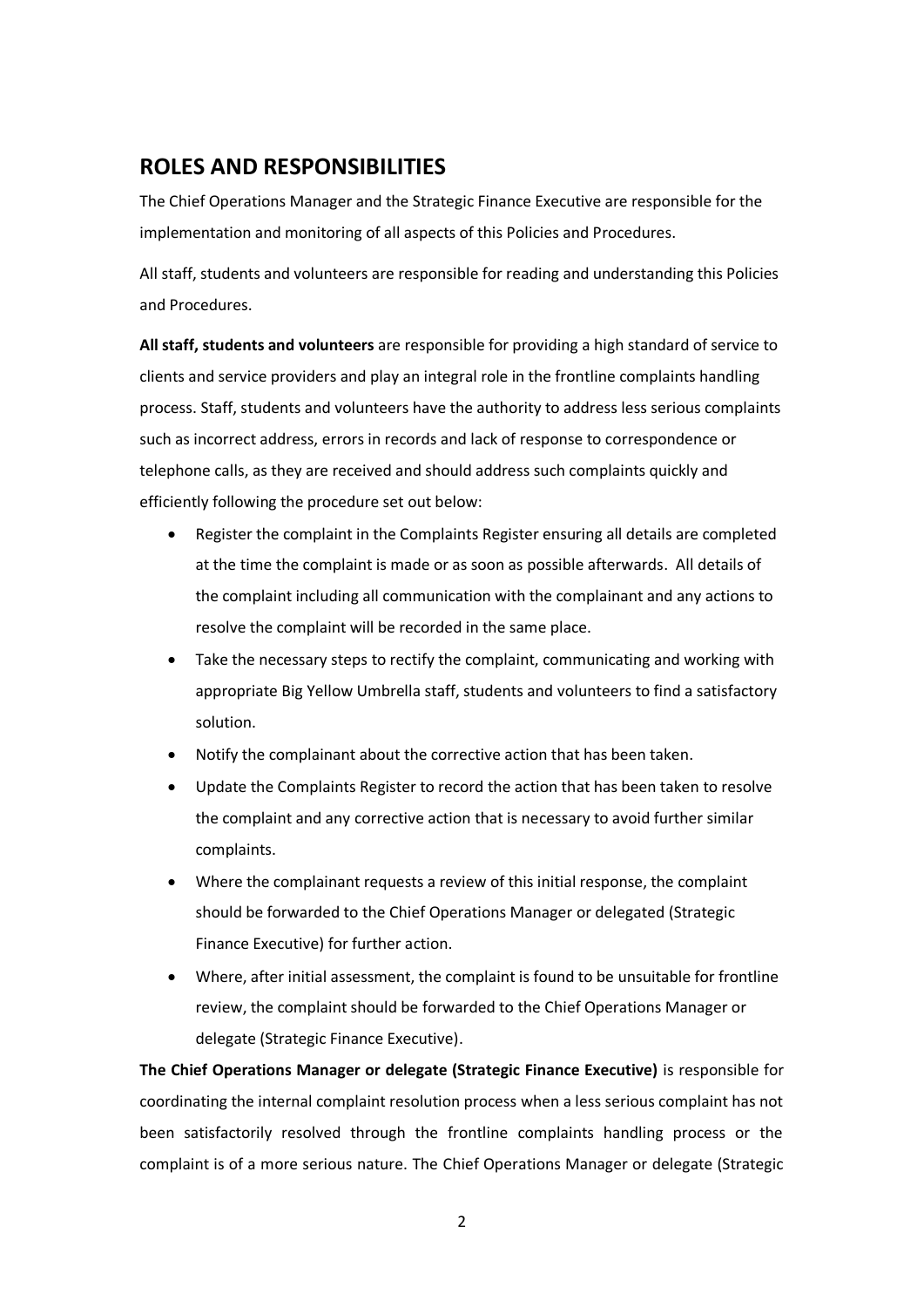Finance Executive) is also responsible for the maintenance and monitoring of the Complaints Management Record System.

When handling a complaint, the following procedure should be followed:

- Request the complainant to complete the Complaints Form which must be made available to the complainant. Assistance can be provided to complete this form, including the provision of a translating and interpreting service. Additional information may be sought from the complainant during the complaint resolution process.
- Register the complaint in the Complaints Register, ensuring all details are completed and data is updated to reflect the current status of the complaint as noted above.
- Review all written responses for consistency, accuracy and completeness.
- Work with staff, students and volunteers where appropriate, to find a satisfactory resolution of the complaint.
- Provide timely and consistent updates of the complaints resolution process to the complainant and any staff or volunteers involved.
- Communicate the outcome of the complaint to the complainant in writing.
- Report the outcome of the complaint to any relevant staff or volunteer and make recommendations for system enhancements that may prevent complaints of a similar nature in the future.
- If the complainant requests a review of the complaints handling process or appeals the decision, the Chief Operations Manager or delegate (Strategic Finance Executive) will advise the complainant to appeal in writing to the Chief Operations Manager.

#### *Note*

- *If the complaint is against the Chief Operations Manager or the Strategic Finance Executive, the complainant should be referred directly to the Management Committee who will be responsible for undertaking the complaints handling procedures.*
- *If the complaint is of a legal or criminal nature, the Chief Operations Manager should inform the Management Committee of the complaint. The Management Committee will refer the complaint to the appropriate authorities.*

**The Chief Operations Manager** is responsible for overseeing the appeals process with support from the Strategic Finance Executive where relevant. On receipt of a written appeal from the complainant, the Chief Operations Manager will investigate all aspects of the complaints handling process with the view to resolving the complaint satisfactorily. The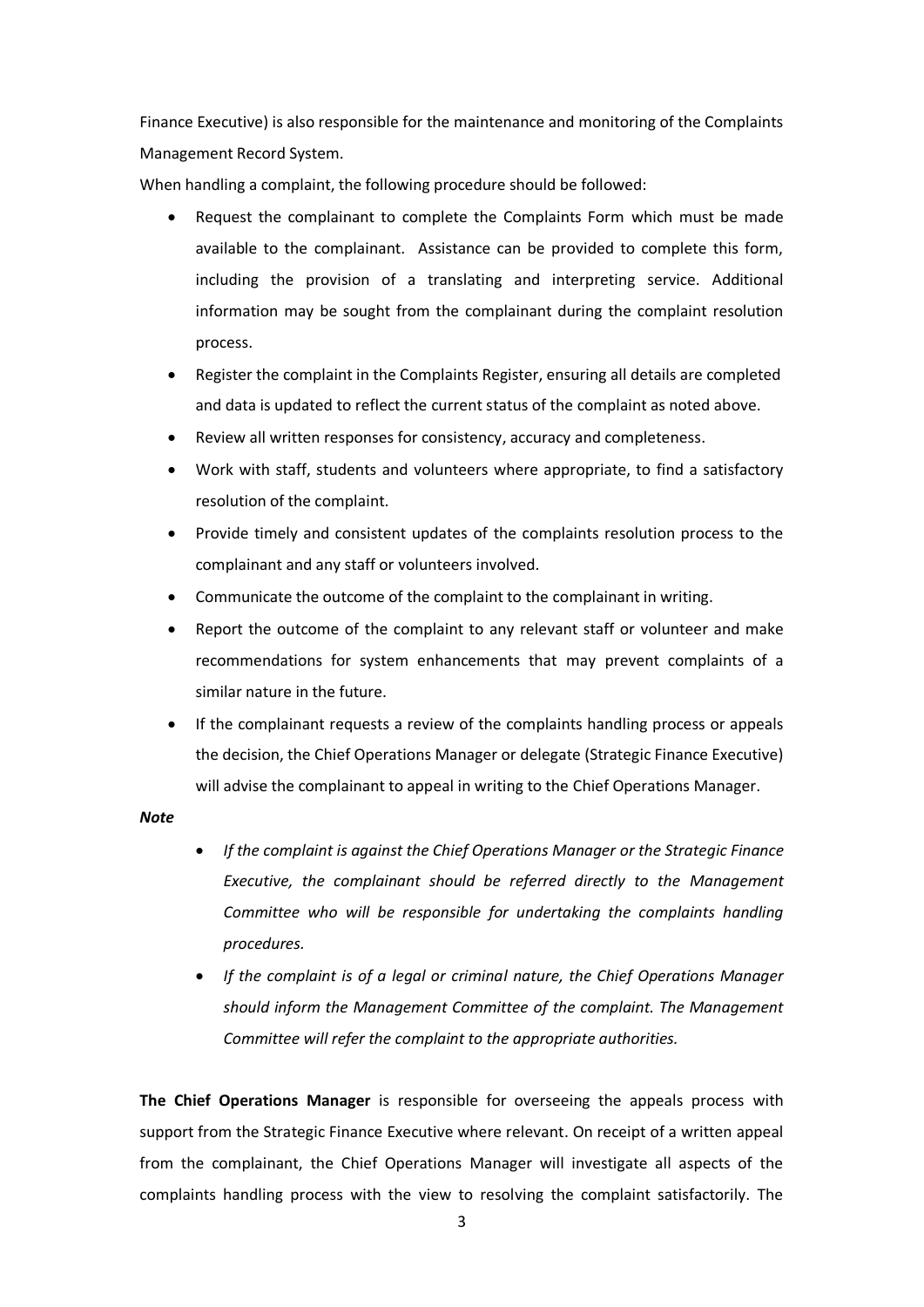Chief Operations Manager will advise the complainant in writing of any actions or decisions made.

# **PROCEDURES**

The following procedures apply:

## **Complaints Management Process**

Big Yellow Umbrella's complaints management process is structured to ensure there is a fair and detailed consideration of complaints that will result in a satisfactory resolution for the complainant. It provides for internal review of the complaint as well as an external and independent review where necessary.

**1.**

## **Frontline Complaints Function**

Empowers all Big Yellow Umbrella staff, students and volunteers to resolve less serious complaints at the outset quickly and efficiently.

*Involves*

- Complaints registration.
- Attempted resolution of the complaint.
- Referring higher level complaints directly to the next stage.

## **2.**

## **Internal Complaints Review**

Undertaken by the Chief Operations Manager or designated person (Strategic Finance Officer) to resolve complaints when a review of the frontline decision is requested or the matter is unsuitable for frontline review.

*Involves*

- Coordinating the internal complaint resolution process.
- Providing timely and consistent responses to the complainant.
- Resolution of the complaint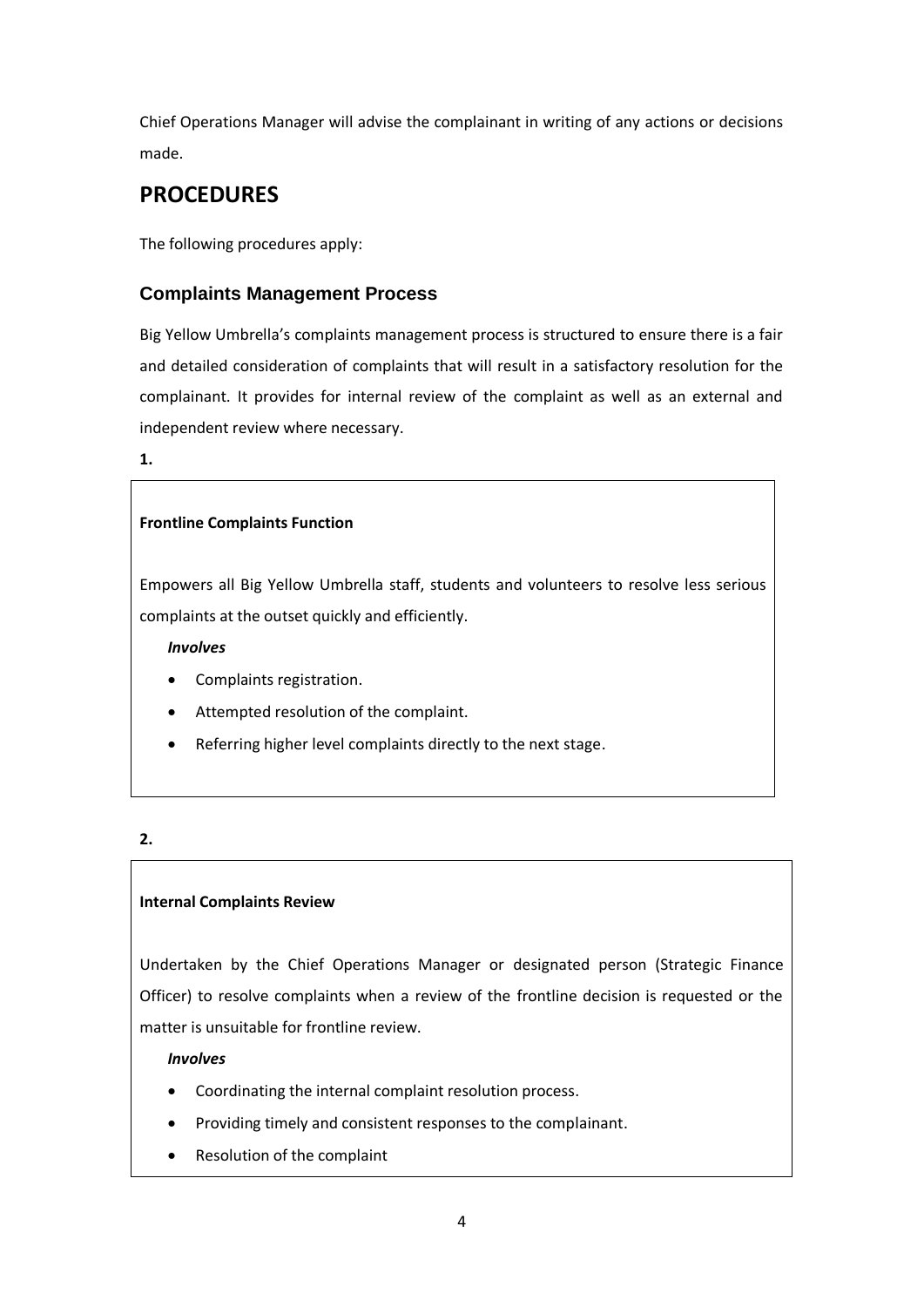#### **Escalated Internal Complaints Review**

Undertaken by the Management Committee to resolve complaints when a complaint is against the Chief Operations Manager or Strategic Finance Executive, it is of a legal or criminal nature or the internal complaints review cannot be resolved by the Chief Operations Manager or designated person (Strategic Finance Officer).

#### *Involves*

- Coordinating the internal complaint resolution process.
- Providing timely and consistent responses to the complainant.
- Refer the complaint to the appropriate authorities or an independent external review
- Resolution of the complaint.

#### **4.**

#### **Independent External Review**

When complaints remain unresolved after internal review the complainant will be advised of their external review rights. Depending on the circumstances, clients can approach a number of external review organisations and tribunals.

#### *Involves*

- Referring complainants to the NSW Ombudsman, the independent and impartial overseer of community services in NSW *or* other appropriate external agency.
- Responding to enquiries from the Ombudsman or other agency in a thorough, prompt and consistent manner, addressing all requests for information.

*Big Yellow Umbrella may also identify that a complaint should be referred to an external agency for review.*

#### **3.**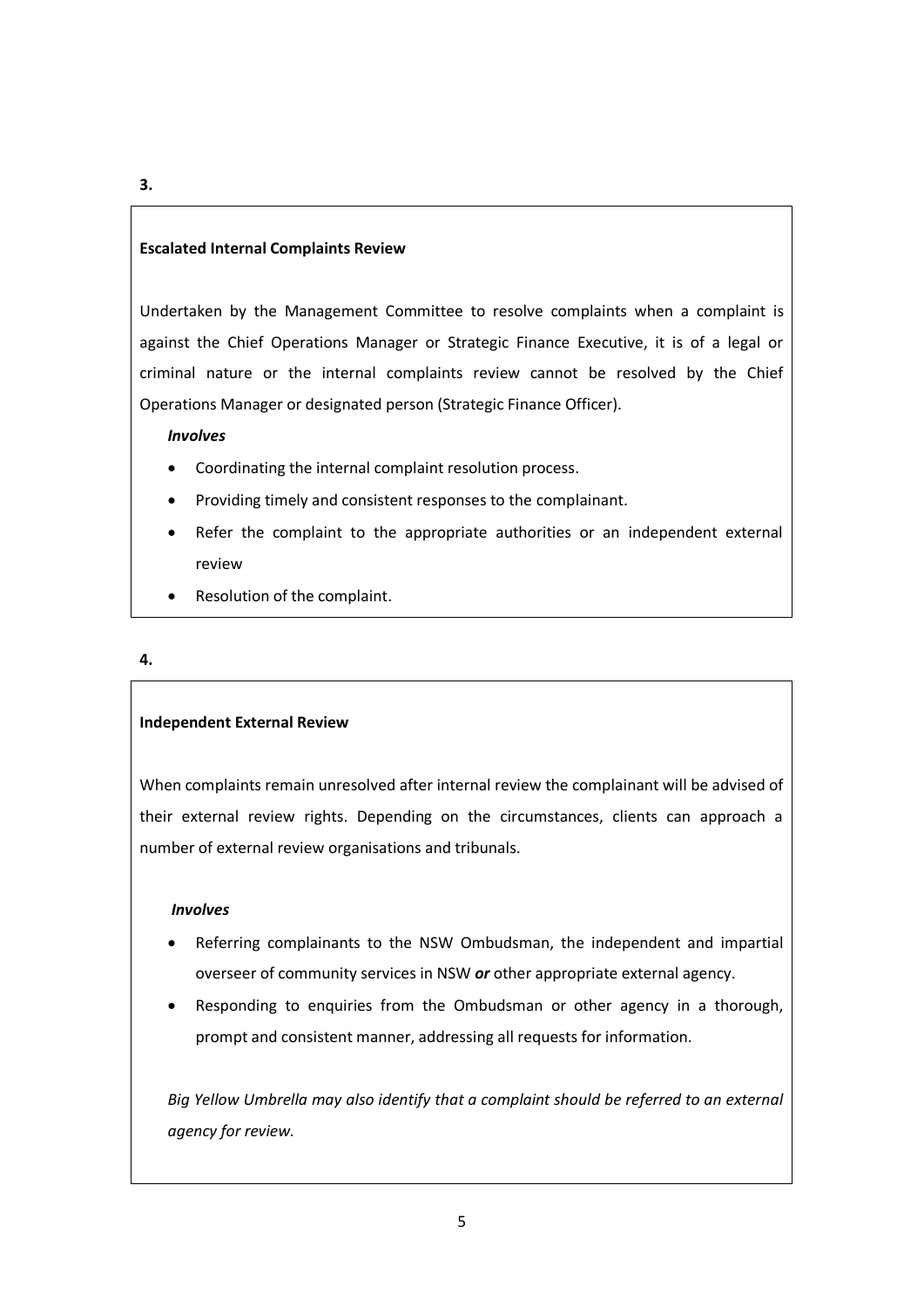#### **Response Timeframes and Communication**

Big Yellow Umbrella is committed to responding quickly and courteously to complaints from its clients and service providers and to making it easy to lodge a complaint.

- Big Yellow Umbrella has a Complaints Register accessible to all Big Yellow Umbrella staff, students and volunteers where all complaints are recorded and monitored. It is essential all details are completed at the time the complaint is made or as soon as possible afterwards. All details of the complaint including all communication with the complainant and any actions to resolve the complaint will be recorded in the same place, ensuring a comprehensive record is kept and monitored.
- A copy of Big Yellow Umbrella's Complaints Management Policies and Procedures and a Complaints Form is on its website.
- Big Yellow Umbrella can provide assistance to those wishing to make a complaint including access to a translating and interpreting service. The person handling the complaint needs to:
	- 1. Establish the facts and gather relevant information
	- 2. If necessary and / or practical, interview those involved
- All written complaints will receive written acknowledgement from Big Yellow Umbrella, including any action and resolutions.

The following table outlines Big Yellow Umbrella's response times for each type of complaint.

|                                 | <b>Referred to</b> | <b>Initial Verbal Contact</b> | <b>Resolution</b> |
|---------------------------------|--------------------|-------------------------------|-------------------|
| <b>Nature of Complaint</b>      |                    |                               |                   |
| serious<br>level/less<br>Lower  | Frontline          | Immediately                   | 2 working days    |
| complaints                      |                    |                               |                   |
| Referred<br>complaint<br>from   | Chief Operations   | Within 2 working days         | 10 working days   |
| frontline                       | Manager<br>or      |                               |                   |
|                                 | delegate           |                               |                   |
|                                 | (Strategic         |                               |                   |
|                                 | Finance            |                               |                   |
|                                 | Executive)         |                               |                   |
| Higher<br>level/more<br>serious | Chief Operations   | Within 2 working days         | 10 working days   |
|                                 | Manager<br>or      |                               |                   |
| complaints                      | delegate           |                               |                   |
|                                 | (Strategic         |                               |                   |
|                                 | Finance            |                               |                   |
|                                 | Executive)         |                               |                   |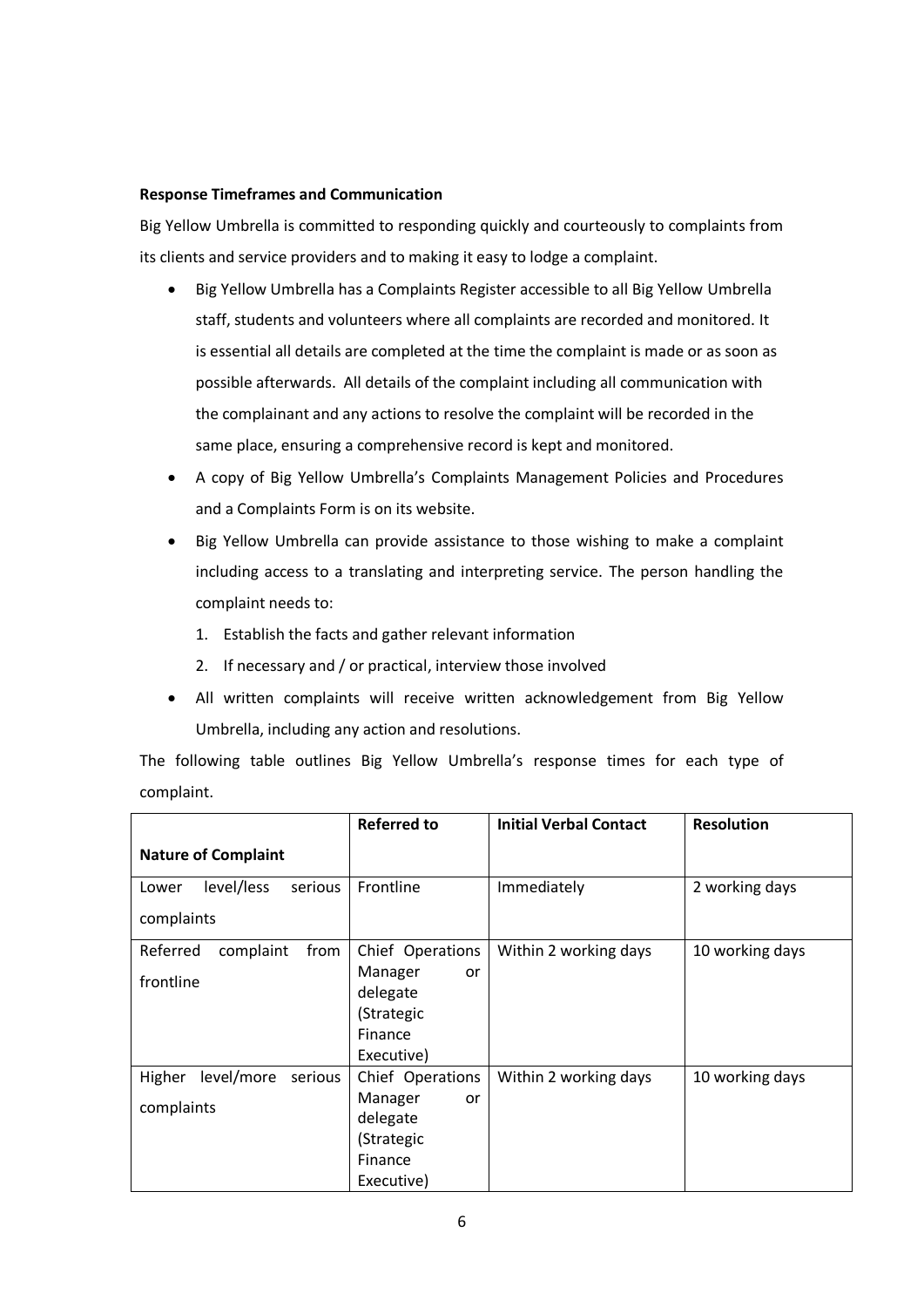|                                        | Management<br>Committee                                                                                        |                                           |                 |
|----------------------------------------|----------------------------------------------------------------------------------------------------------------|-------------------------------------------|-----------------|
| <b>Complaints Appealed</b>             | Chief Operations<br>Manager and / or<br>Management<br>Committee                                                | Within 5 working days                     | 15 working days |
| Complaints of a<br>financial<br>nature | Chief Operations<br>Manager<br>or<br>delegate<br>(Strategic<br>Finance<br>Executive)<br><b>Finance Officer</b> | Within 24 hours                           | 48 hours        |
| <b>Unresolved Complaints</b>           |                                                                                                                | NSW Ombudsman or other External Authority |                 |

#### **Objectivity and Fairness**

Big Yellow Umbrella is committed to responding to complaints objectively and fairly:

- All complaints are to be recorded in the Complaints Register and are objectively evaluated to ensure fairness and compliance with all relevant legislative requirements.
- The Chief Operations Manager or delegate (Strategic Finance Executive) will act in an impartial and unbiased manner and if it is deemed that he/she has a personal interest or involvement, the complaint will be referred to the Management Committee.
- All complaints are treated confidentially. All personal details will be recorded in a safe place and not divulged to third parties unless Big Yellow Umbrella has the complainant's written consent.
- The lodgement of a complaint will not compromise the complainant's ability to access services provided by Big Yellow Umbrella.

#### **Resources and Training**

To support an effective complaints management process, Big Yellow Umbrella provides training to its staff, students and volunteers and the Complaints Management Policies and Procedures is available to all staff, students and volunteers on the Business Management System located on the Intranet.

The Chief Operations Manager or delegate (Strategic Finance Executive) is dedicated to the management of the internal review process.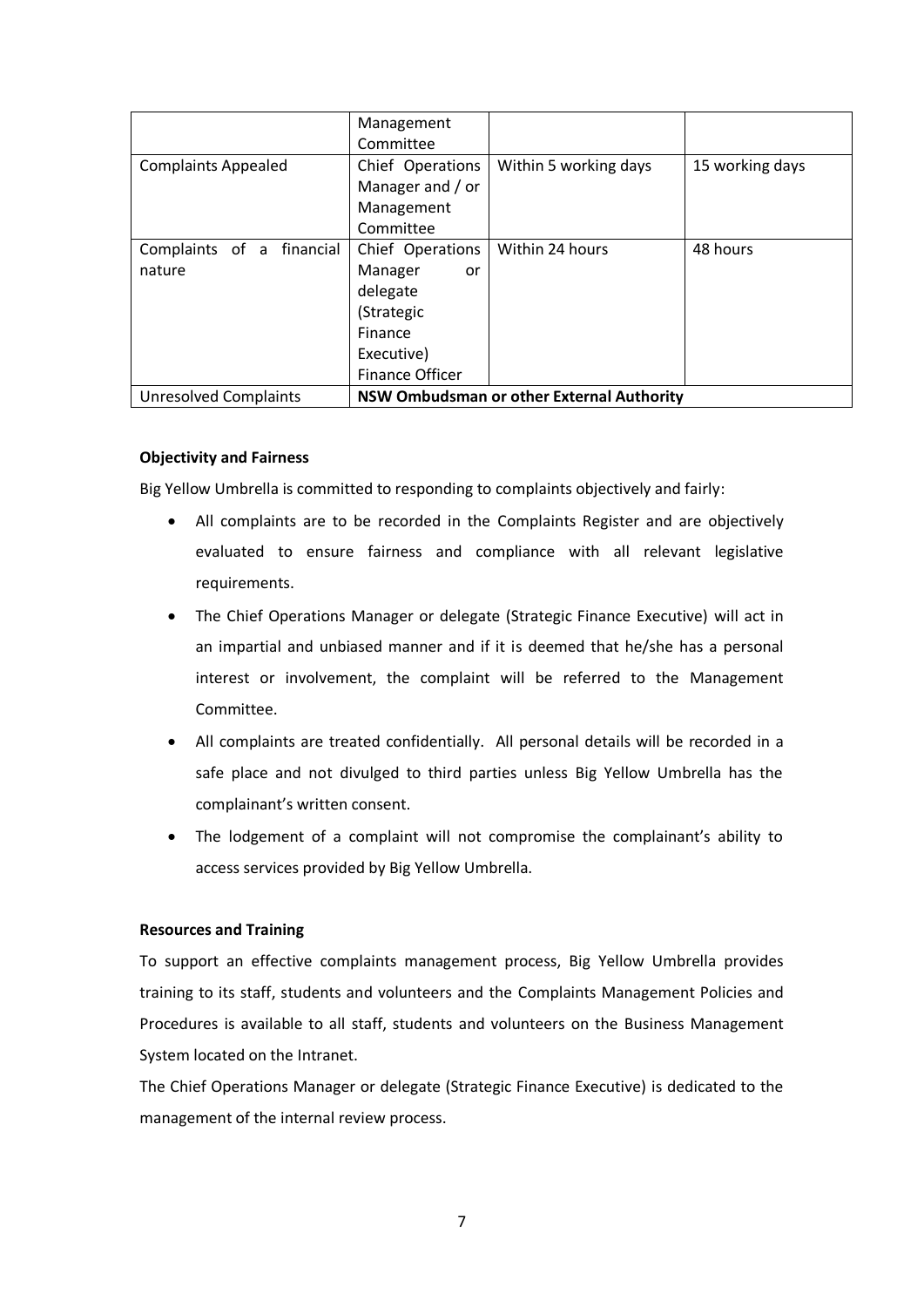The Complaints Register records and tracks complaints to ensure accuracy and quick response times and is also used as a reporting tool to analyse complaint trends and assess business practices.

Staff, students and volunteers who are handling complaints will also receive training on the following

• Receiving complaints: listening and empathy skills;

• Responding to complaints: using tact, understanding the complainant point of view and responding using constructive language;

• Responding to complaints and complainants in a safe and confidential manner, especially those being made by disadvantaged or vulnerable stakeholders;

• Investigating the complaint: gathering factual information, interviewing skills;

• Handling difficult complainants: how to respond under pressure.

This policy and procedure is available to all staff, students, volunteers and management committee members to support their training.

#### **Business Improvement**

Big Yellow Umbrella regards the complaints management process as an important component of its review of business practices and is committed to learning and improving as a result of complaints. The effectiveness of the complaints process is monitored and reported to the Chief Operations Manager and the information is utilised to increase the effectiveness of the overall business operations.

#### **External Review**

Big Yellow Umbrella acknowledges that its decisions and actions in the complaints handling process can have a significant impact on individuals and attempts to resolve all complaints in a fair manner. Big Yellow Umbrella also recognises the right to appeal its decisions and undertake to advise complainants of their rights to review by an external independent agency. Big Yellow Umbrella will provide contact details for the NSW Ombudsman or other external authorities on request.

## **RELATED DOCUMENTS**

[Complaints Form](file:///C:/Users/Administrator.WAC-R4KCF40S0OM/Forms%20&%20Templates/Corporate/Complaints%20Form.doc)

[Complaints Register](file://///cccdc01/Business%20Administration/Databases/Complaints%20Register.xlsx)

[NSW Ombudsman](http://www.ombo.nsw.gov.au/complaints)

Big Yellow Umbrella's Managing Difficult People Policies and Procedures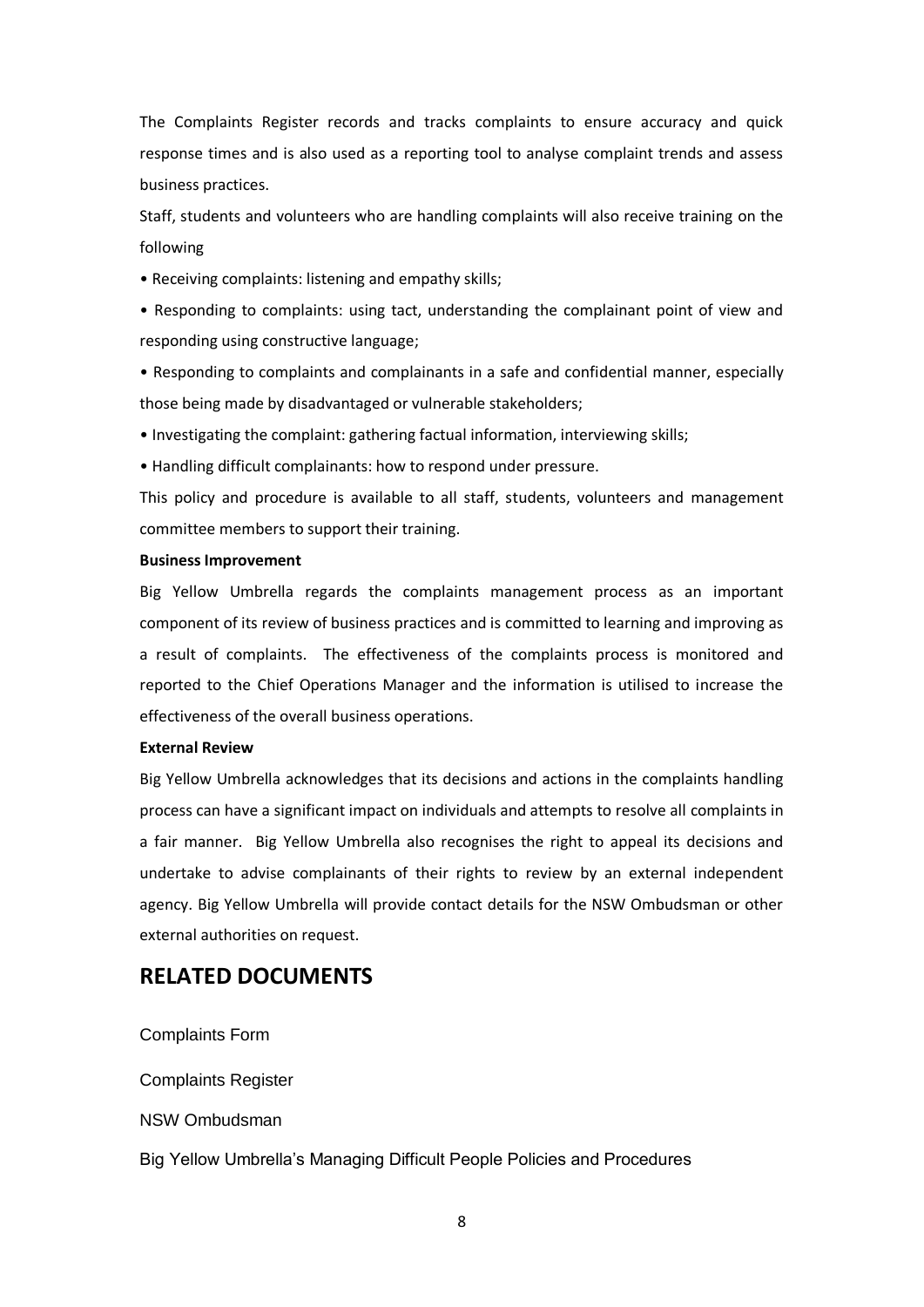## **AUTHORISATION**

Signature of Board Secretary:

Date of approval by the Board:

On behalf of the Big Yellow Umbrel